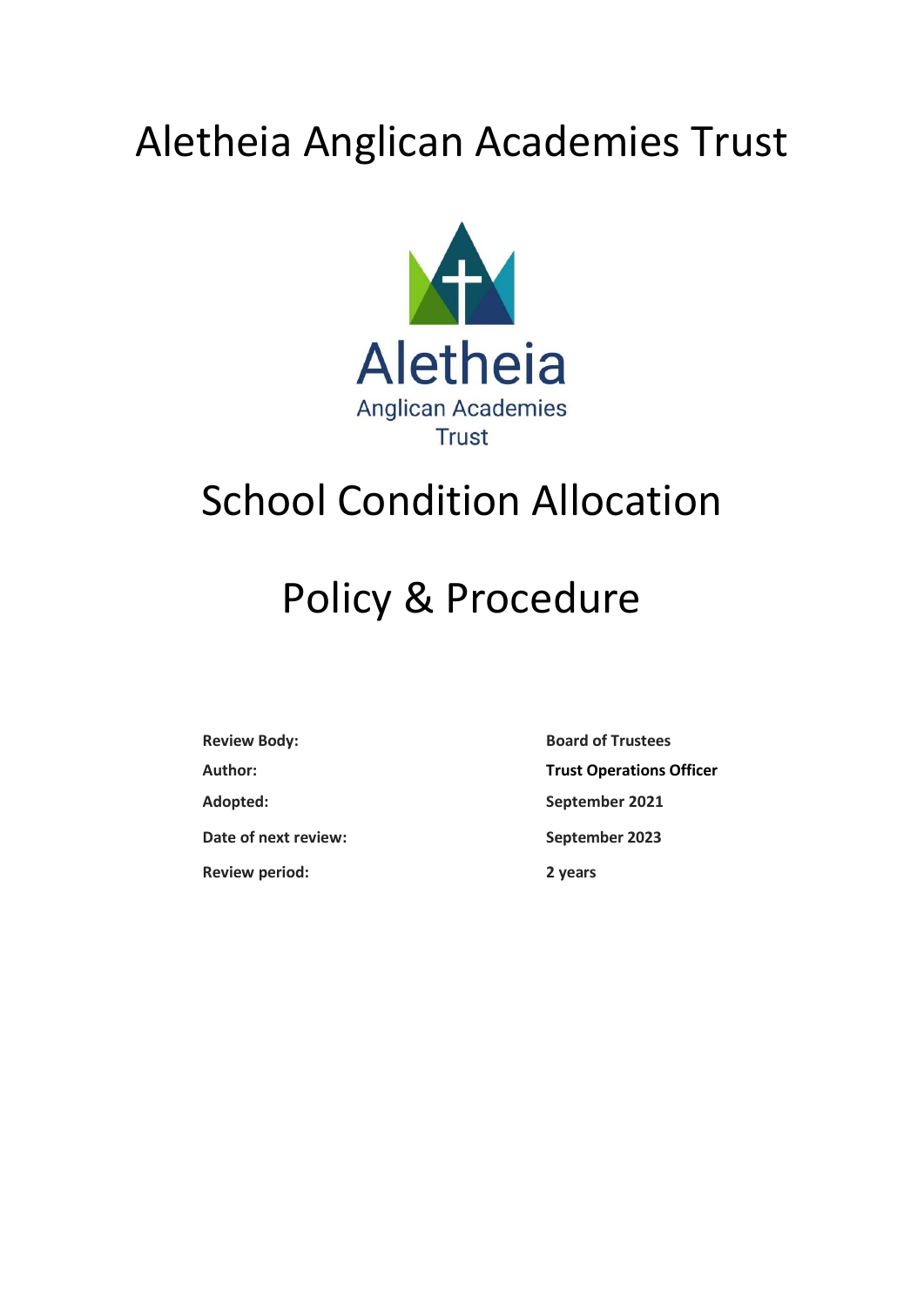#### **Contents**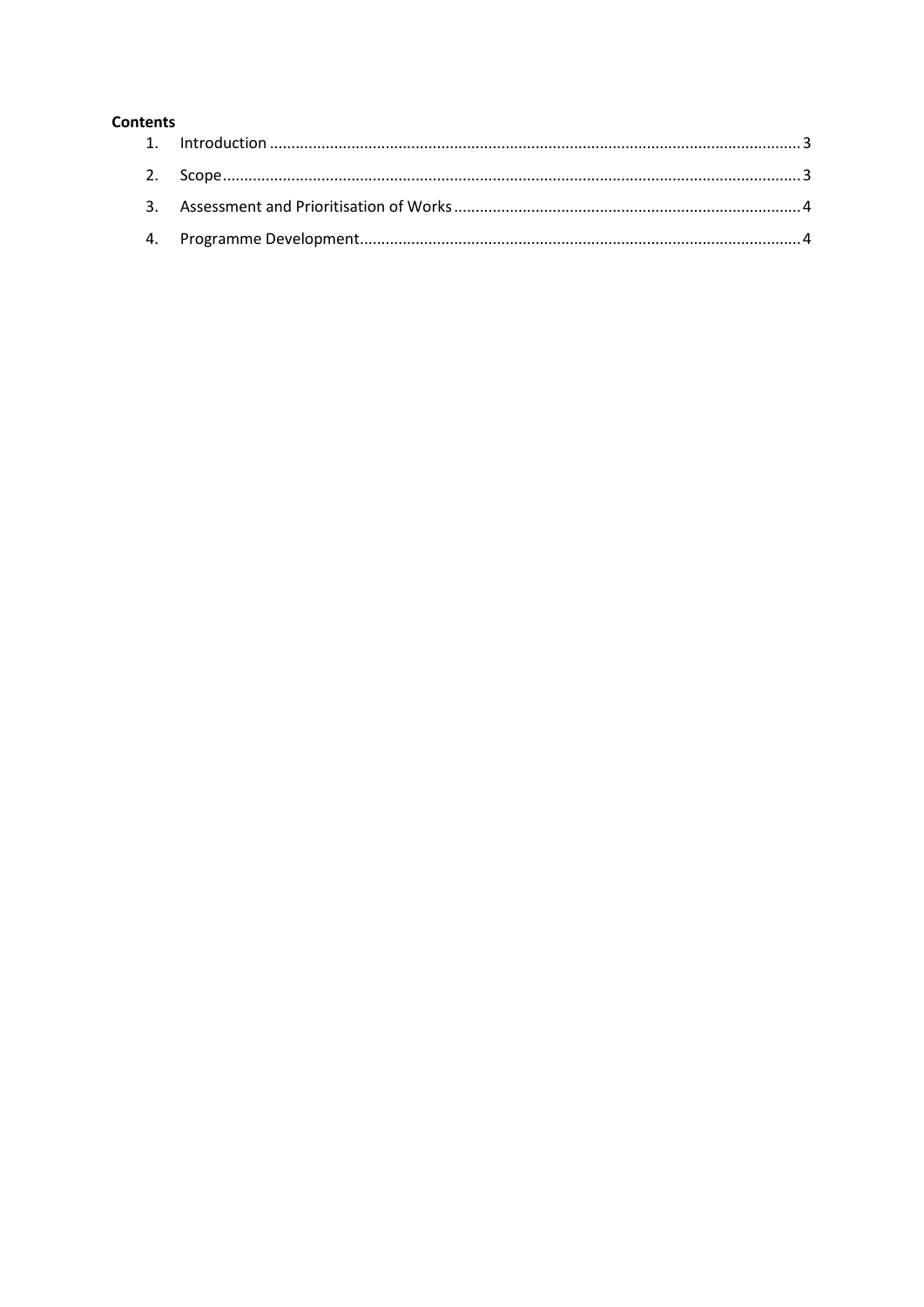### **1. Introduction**

<span id="page-2-0"></span>In February 2015 the Department for Education announced indicative allocations for school condition funding covering a three-year period 2015/16 to 2018/19, which has since been extended. The allocations were based on a new approach of investing in the condition of the education estate and made in respect of:

Direct funding for individual institutions – Devolved Formula Capital (DFC); Funding for those bodies responsible for individual institutions – School Condition Allocations (SCA); Those institutions not receiving SCA are eligible to apply for Condition Improvement Funding (CIF).

Due to the size of Aletheia Anglican Academies Trust (AAAT), the Trust has received formulaic SCA funding based on student numbers rather than academies bidding individually for CIF.

Current Education and Skills Funding Agency (ESFA) rules state that Multi Academy Trusts (MAT) must spend SCA by the end of the next financial year (i.e. 31<sup>st</sup> March). Any funding (i) carried over in excess of that amount, or (ii) carried over beyond, or unspent at, the end of next financial year would need to be repaid to the Department unless the Secretary of State decides to the contrary at his/her sole and absolute discretion. It is therefore necessary to ensure that procedures exist for the early identification of projects and allocation of funding, providing assurance on spend of funds moving forward.

### **2. Scope**

<span id="page-2-1"></span>Whilst student numbers form a determining factor behind the allocation from the ESFA, the Board of Trustees recognises that the age and state of repair of each academy will not directly correlate with student numbers. Capital projects relating to the compliance, safety and condition of the buildings will be the primary criteria for any projects. Following the guidance of the ESFA and CIF, the categories that AAAT propose to use for the identified works comprise:

#### **Category 1: Compliance Legislation and Health & Safety**

Health & safety and building compliance; fire safety, gas and electrical safety, emergency and managed asbestos removal to facilitate essential work, water services – (hot and cold) and drainage, security and safeguarding

#### **Category 2: Life Expired Condition Replacement**

Building structure; utility capacity and connections; mechanical systems; electrical systems

#### **Category 3: Improvement Projects**

Projects on the Trust or academies' wish list: this could be reconfiguration to facilitate new ways of teaching, facelifts to improve the learning environment, making better use of external space, or any such projects of benefit to the individual school or wider Trust.

The nature of these items is such that planned maintenance and replacement will be the primary aim, but there will be occasions when outright failure occurs, and emergency work is required. For this reason, an amount of money will be carried forward as a contingency for emergency work that has not been planned for. The Trust anticipates that this will be no more than 10% of the total SCA allocation in any one year.

Unless circumstances are exceptional, IT equipment will not qualify for funding via the SCA funding process.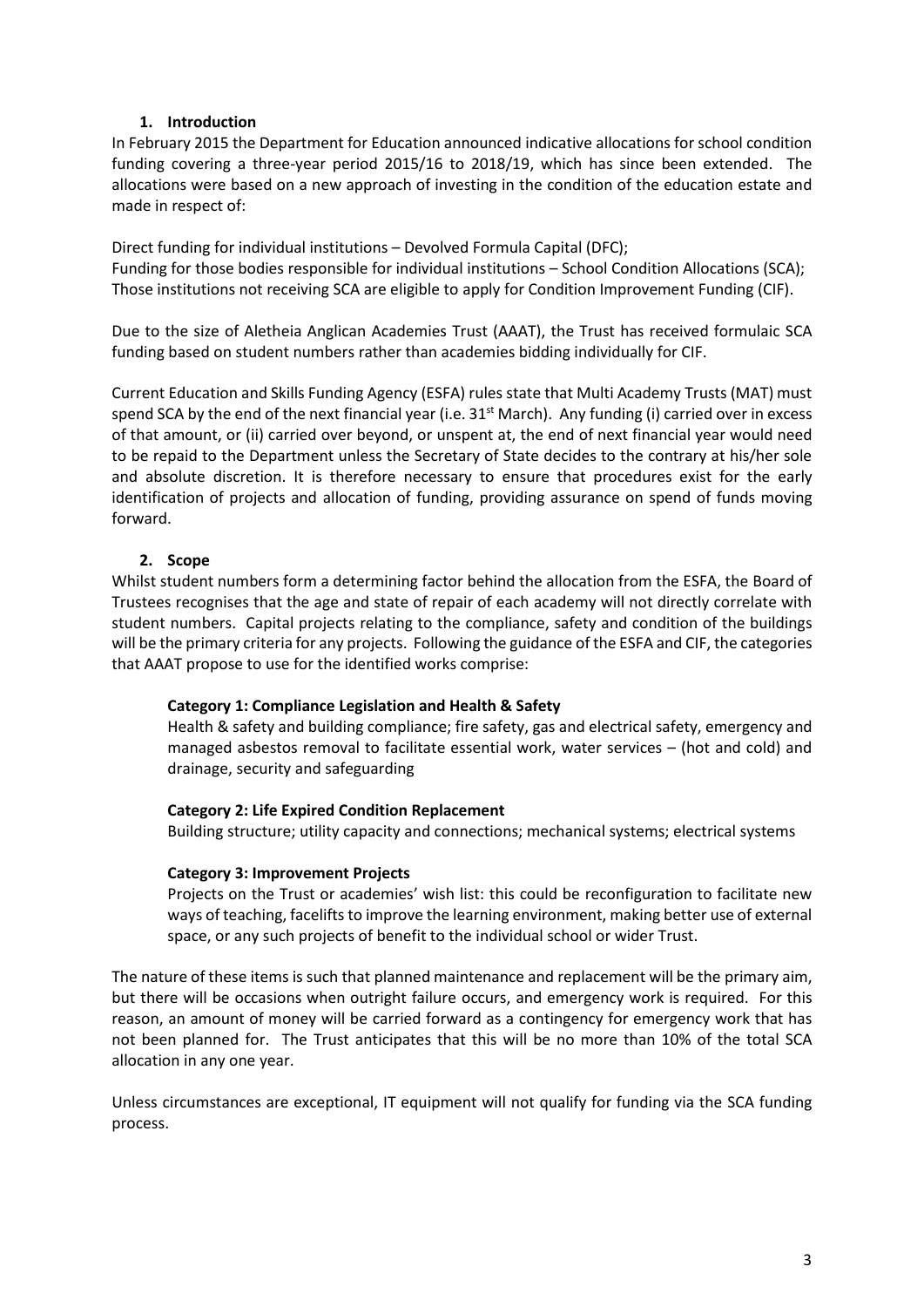The Trust may consider work which will result in a reduction in revenue costs(such as energy efficiency improvements) within Category 2. However, academies should be mindful of the existence of alternative funding options and grants available, for example the Public Sector Decarbonisation Scheme (PSDS), administered by Salix Finance. Further details of the PSDS can be found [here.](https://www.salixfinance.co.uk/PSDS) The Trust requires academies to consult on any grant bids prior to submission.

SCA will not be awarded for routine maintenance works, for which Devolved Formula Capital and/or revenue should be utilised.

It is anticipated that due to funding restraints it will be likely that a combination of Category projects will be approved during any given year, to maximise the number and impact of SCA projects deliverable. Category 2 and 3 projects will not be awarded at the expense of outstanding Category 1 projects, unless academies are able to present a significant and suitable business case to the benefit of such a project. academies should also consider the availability of their own funds and determine if a contribution can be made towards the cost of the project. In some cases, where there is a high surplus forecast, the Trust may request part-funding as a condition of the award of funds. It is the intention to allocate the majority of funds by December each year to maximise the use of the summer holiday period to undertake schemes and to allow enough time for appropriate procurement routes to be followed.

## **3. Assessment and Prioritisation of Works**

<span id="page-3-0"></span>In the first instance, the baseline information that will be used for assessment of each school will be Condition Survey data undertaken by surveyors on behalf of the Trust. The surveys will establish the condition of the estate and provide budget costs for the various works identified to help determine deployment of SCA.

Academies will also be invited to provide a shortlist of their most desirable projects, detailing project need to ensure that a wholistic approach to the deployment of funds is undertaken.

Should the cost of Category 1 priorities exceed SCA funds available, schemes will be prioritised according to the following criteria:

- i. The value of previous capital projects carried out at the academy (academies with lower levels of capital investment in the last three years will be prioritised);
- ii. The reduction in ongoing revenue expenditure that will be generated as a result of the project;
- iii. The contribution towards achieving AAAT strategic aims, such as the need for improvements in educational outcomes or targeted MAT growth.

#### **4. Programme Development**

<span id="page-3-1"></span>This policy sets out to determine a programme of works that will allow individual academies to know when they can expect to have funding for specific projects in Categories 1 and 2. Funding will also be set aside for emergency and improvement projects and if not fully utilised it will go back in to the fund and redistributed in the following year, or could be used to carry out pre-emptive work to reduce the risk of future emergencies.

The assessment and prioritisation will determine how much is allocated to the various categories of work. It is likely that in the first few years that the majority of the funding will go towards the Compliance and Condition Works, partly due to a backlog of works outstanding from when academies